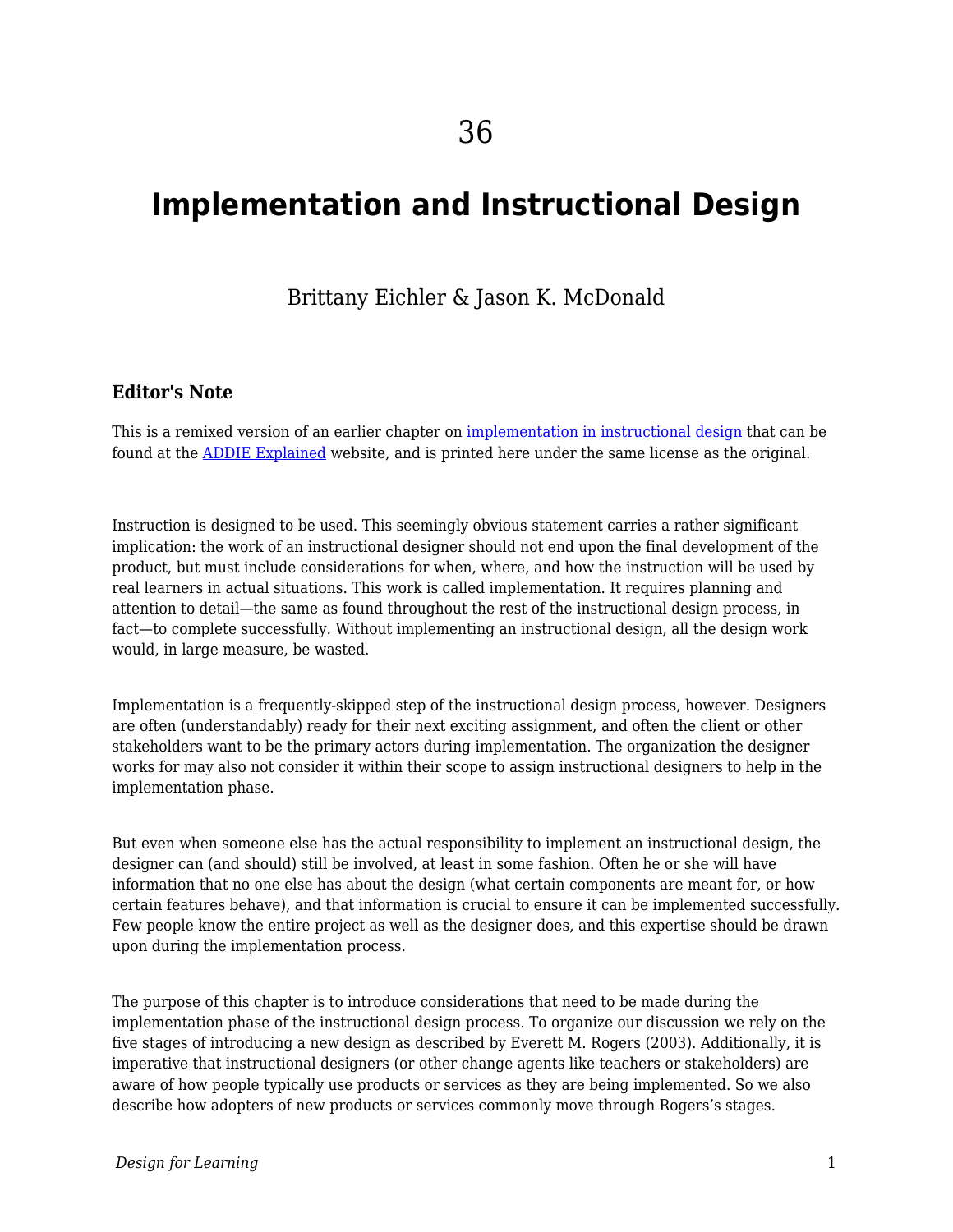## **Adopting New Designs**

Gibbons (2013) described the importance of implementation as follows:

Implementation is a period of intense and important change. In addition, it is a period of high-stakes decisions that affect the judgment of continued use of your product. Your product is not only making its first impression on people during implementation, but it is gathering either support or censure from those most likely to determine its viability—students, instructors, and administrators. A careful implementation plan can help your product to be introduced with the best possible chances of success (p. 410).

Similarly, Rogers (2003) suggested that, "the perceived newness of an innovation, and the uncertainty associated with this newness, is a distinctive aspect of innovation decision making" (p.161). As a result of this "uncertainty," understanding the design adoption process can help designers plan an instructional design implementation to maximize the chances it can have its intended effect with learners. To help instructional designers create a complete implementation plan, we recommend considering the phases of innovation adoption as a framework for creating their implementation plans (see Figure 1). The five stages in Rogers's model that will be discussed in this chapter are:

- Knowledge
- Persuasion
- Decision
- $\bullet$  Use
- Confirmation

Note that the stage when people actually use the new material is stage four of this model! This should be evidence of how important it is to consider many factors that affect how someone will successfully use an instructional design, and encourage designers to not just complete the project and walk away.

#### **Figure 1**

*The Stages of Roger's Implementation Model*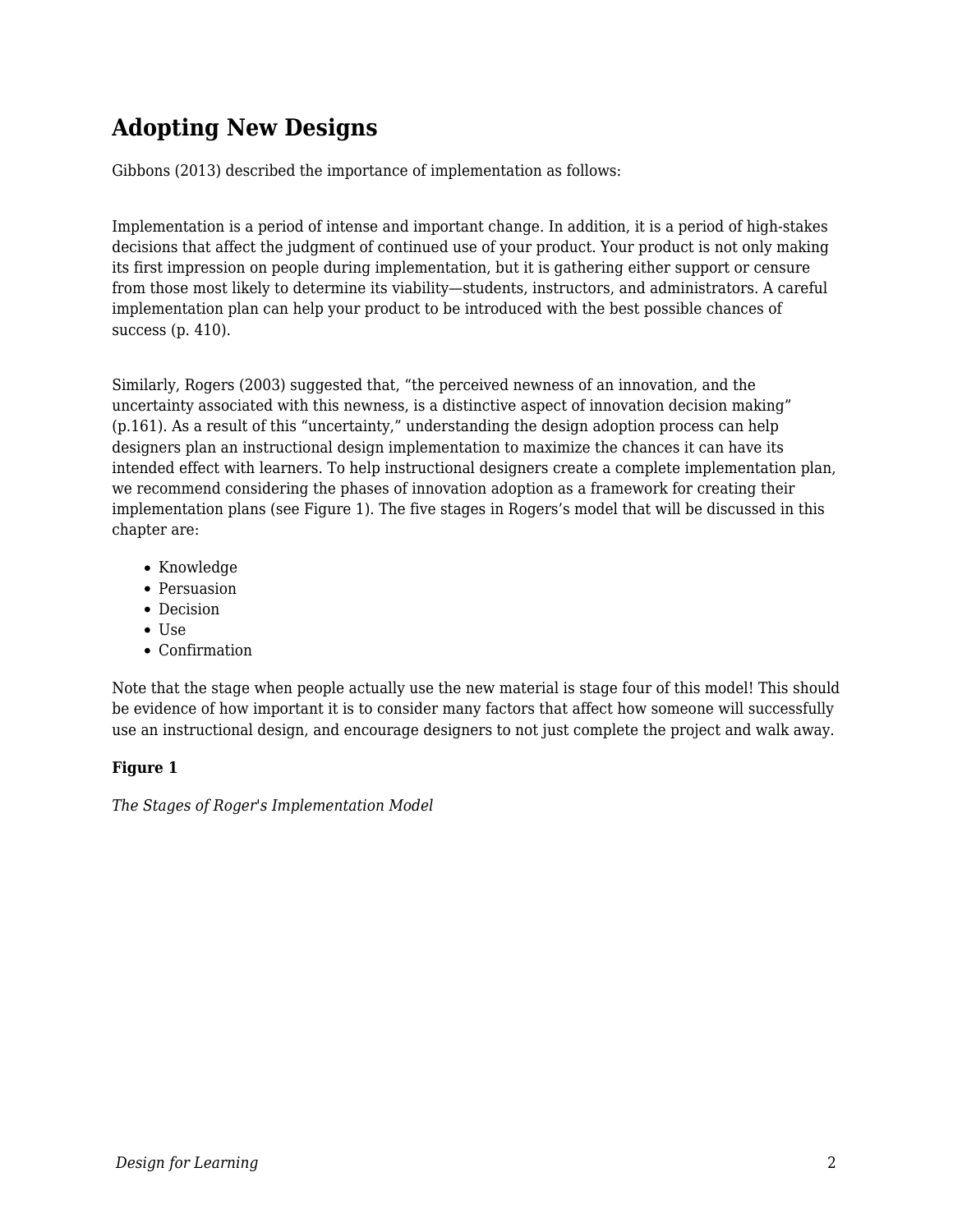

#### **Knowledge**

The expectation within the knowledge stage is that the adopter becomes aware of the design to be implemented, and determines if a need for adopting (or implementing) the design is actually present. In the context of instructional design, this could mean the designer prepares (or helps prepare) material that is useful to decision-makers about why they should use the instruction. This could take the form of an information sheet, or be more sophisticated like a full marketing campaign. It can also be directed to the students themselves, or others who might be the primary adopter of the design who will then introduce it to students (like a teacher or a school district).

#### **Persuasion**

The persuasion stage occurs when the adopter begins to decide if they find the new design acceptable. During this process, the adopter "actively seeks information about the new idea, decides what messages he or she regards as credible, and decides how he or she interprets the information that is received" (Rogers, 2003). It is through this process that an adopter begins to decide if the design will be accepted. Instructional designers can facilitate the persuasion stage at the same time they provide knowledge about it. Why is it compelling? How does it fulfill real needs? What can be said about it that adopters will feel emotionally attracted to? (Do more than just provide the facts!) Like before, persuasion can be directed to both the student or other decision-makers.

#### **Decision**

The decision stage includes the adopter actively participating in tests that will assist them in determining if the design will be adopted or rejected. It is important to note that this process can justifiably lead to either of these results: adoption or rejection. If the design is adopted, it is evidence that it is seen as a solution to the problem or issue the adopter initially defined. If the design is rejected, it can be classified as either active or passive rejection. According to Rogers (2003), active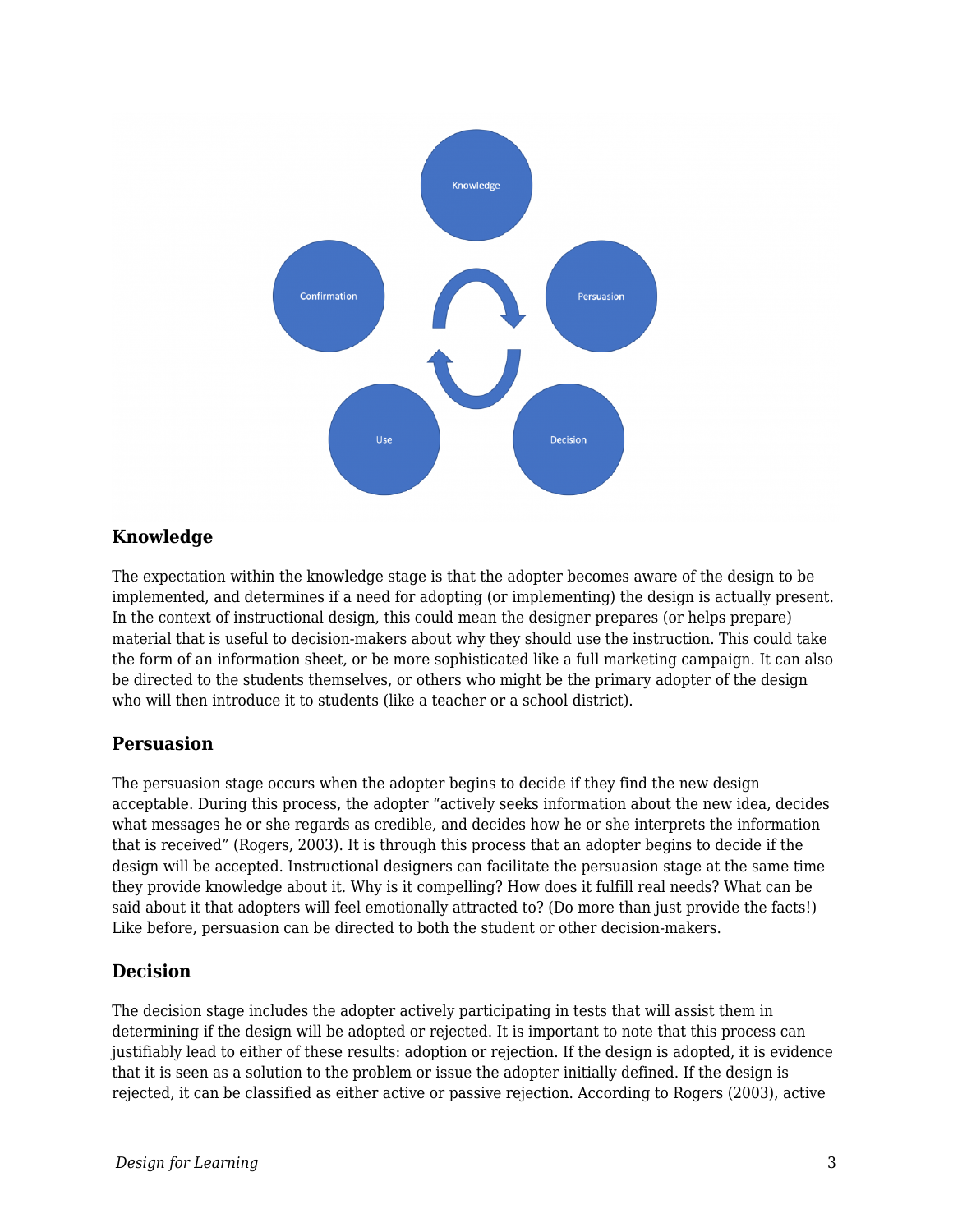rejection consists of considering adoption of an innovation and then actively deciding not to adopt it. Passive rejection is when no identifiable decision is made, but due to inaction the innovation is effectively rejected. Instructional designers can help with the decision phase by making it as easy as possible for students or decision-makers to try out the instruction before committing to it. Can the designer be on-site for a test of the materials? Can they demonstrate to students or decision-makers what it actually looks like when the instruction is being used? Can they give away a component for free that people can test?

#### **Use**

The next stage in this model is the actual usage of the new design. Using a new product is generally not a one-time endeavor. New design usage is generally considered a long-term process. While the definition of "long-term" can be ambiguous and is heavily determined by the context, it is important to know the use of a new innovation within instructional design is usually not simply "plug and play." There is generally a period of continued education and professional development associated with the adoption. The instructional designer might provide getting started materials so people begin using the materials successfully, or technical support to make sure problems can be solved as soon as they are apparent. They might have to train the person leading the instruction, or at the very least show students how to use all of the features found in the instruction.

As the design is implemented, it is likely that an event referred to as re-invention may occur. Reinvention is defined in this context "as the degree to which an innovation is changed or modified by a user in the process of its adoption and implementation" (Rogers, 2003, p. 180). It is important to note that re-invention is not necessarily a negative, as it can lead to improved results. For instance, an instructional designer may have intended that students complete an online module individually, but as it begins to be used throughout a company, the employees start to gather together in groups and complete the assignments together. Even though the designer did not intend for this kind of use, evaluations could show that it is more effective—students learn more and have deeper insights as they work together. An implication of this is that designers should make their designs flexible, so they don't break down during re-invention. They should also watch for re-invention because it might give them ideas for how they can design better in the future.

#### **Confirmation**

Confirmation occurs as the adopter evaluates the decision to adopt and implement the design. Are they satisfied with what they chose? During this stage it is possible that the design will be subsequently discontinued. The evaluation can be based on many measures: learner performance, ease of use, satisfaction, cost to maintain, etc. If discontinuance occurs, it is often a result of some kind of dissonance, or the gap adopters experience between what they expected to happen and what actually happened. It is important, then, for continued use of the design, that the instructional designer seeks methods to reduce or eliminate dissonance. Some methods to achieve reduction of elimination include helping adopters understand how to incorporate the design into their existing practices, continued support and training, and fixing problems the adopter may be experiencing with the instruction that interfere with its ability to achieve its intended outcomes.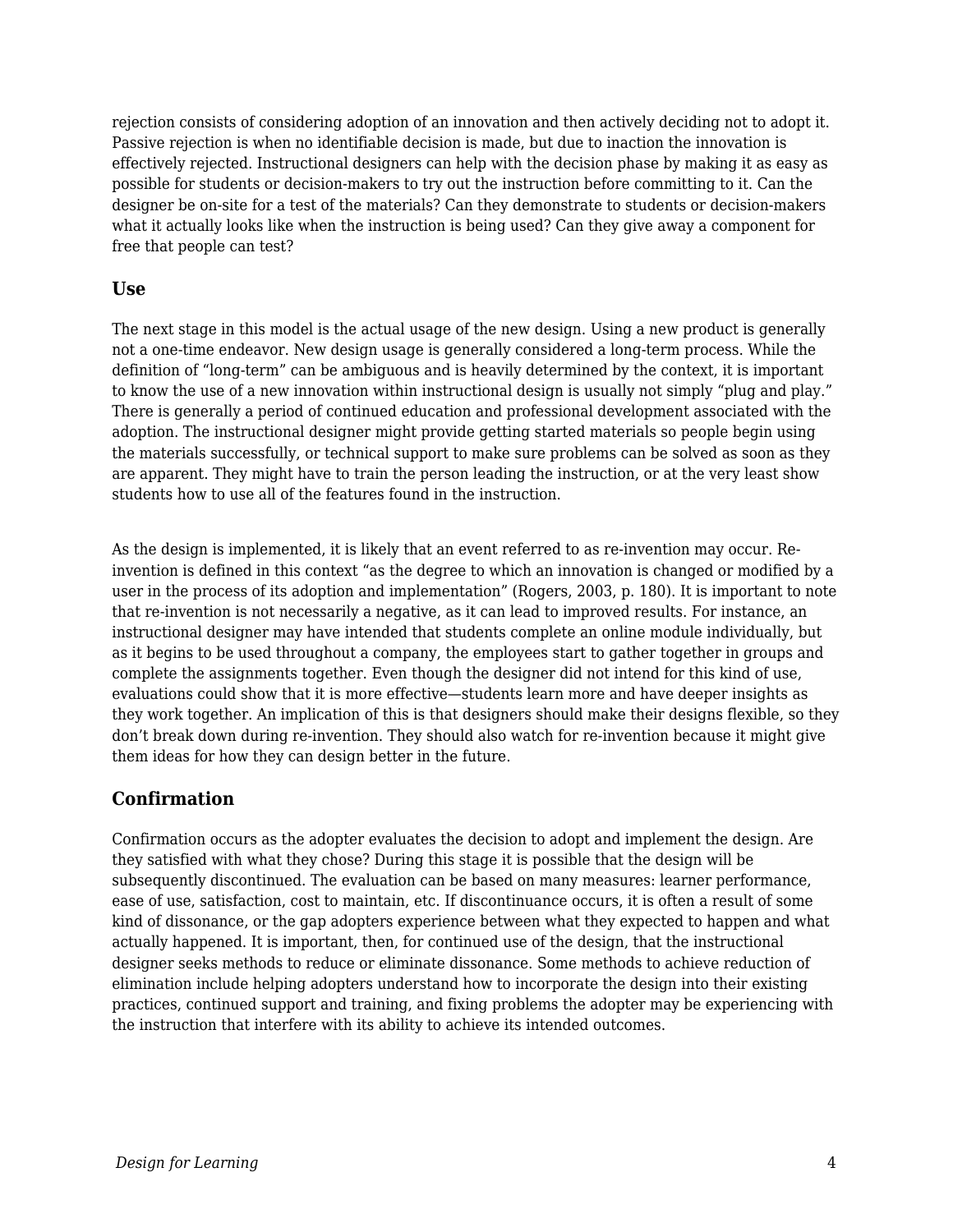### **Application Exercise**

Consider an instructional design project you are either currently involved in, or one you are familiar with. Write a brief implementation plan for this project that uses all five of Rogers's implementation phases.

Prepare a brief presentation about this implementation plan, as if you were assigned to explain to your client why each phase is important to successfully implement the project.

### **Attributes of Designs That Lead to Successful Implementation**

In addition to the innovation-decision process, it is important for the instructional designer to consider factors in the design itself that contribute to rates of adoption. Rogers (2003) identified five such attributes: relative advantage, compatibility, complexity, trialability and observability.

#### **Relative Advantage**

The concept of relative advantage refers to whether the design is actually an improvement over the current product or service the adopter has been using. If the adopter perceives that the design's value does not exceed that of the current product used, the design is much less desirable and unlikely to be adopted. In contrast, a design that is determined to be of greater value is more likely to be adopted. Instructional designers should be considering the relative advantage of their instruction throughout the design process. How is what they are designing better than the status quo?

#### **Compatibility**

Compatibility is in reference to how well the design aligns with other aspects of the adopter's life and circumstances. This could include the adopter's professional, pedagogical, and sociocultural ideologies. Conflict with any of these schemas, whether directly impacting the design's actual use, could threaten adoption. As indicated by Rogers (2003), "any new idea is evaluated in comparison to existing practice. Thus compatibility is, not surprisingly, related to the rate of adoption of an innovation" (p. 249). Through careful attention to the adopter's (students or other decision-makers) beliefs, interests, needs, and concerns throughout the design process, designers can help prepare their instruction so it is more compatible with what adopters expect and need.

#### **Complexity**

Complexity is how difficult it is to comprehend, incorporate, and actually use the design. While complexity does not impact the rate of adoption to the same degree as relative advantage and compatibility, the complexity of a design can negatively impact how likely it is for adopters to use (or want to use) it. If a design is perceived to be too difficult to incorporate or use, it is less likely to be adopted in the first place or more likely to be discontinued if it is adopted. Good evaluation and testing of prototypes throughout the instructional design process can help minimize the complexity of their instruction. Designers, in fact, can consider how they can specifically test prototypes to help minimize complexity (such as through a usability test).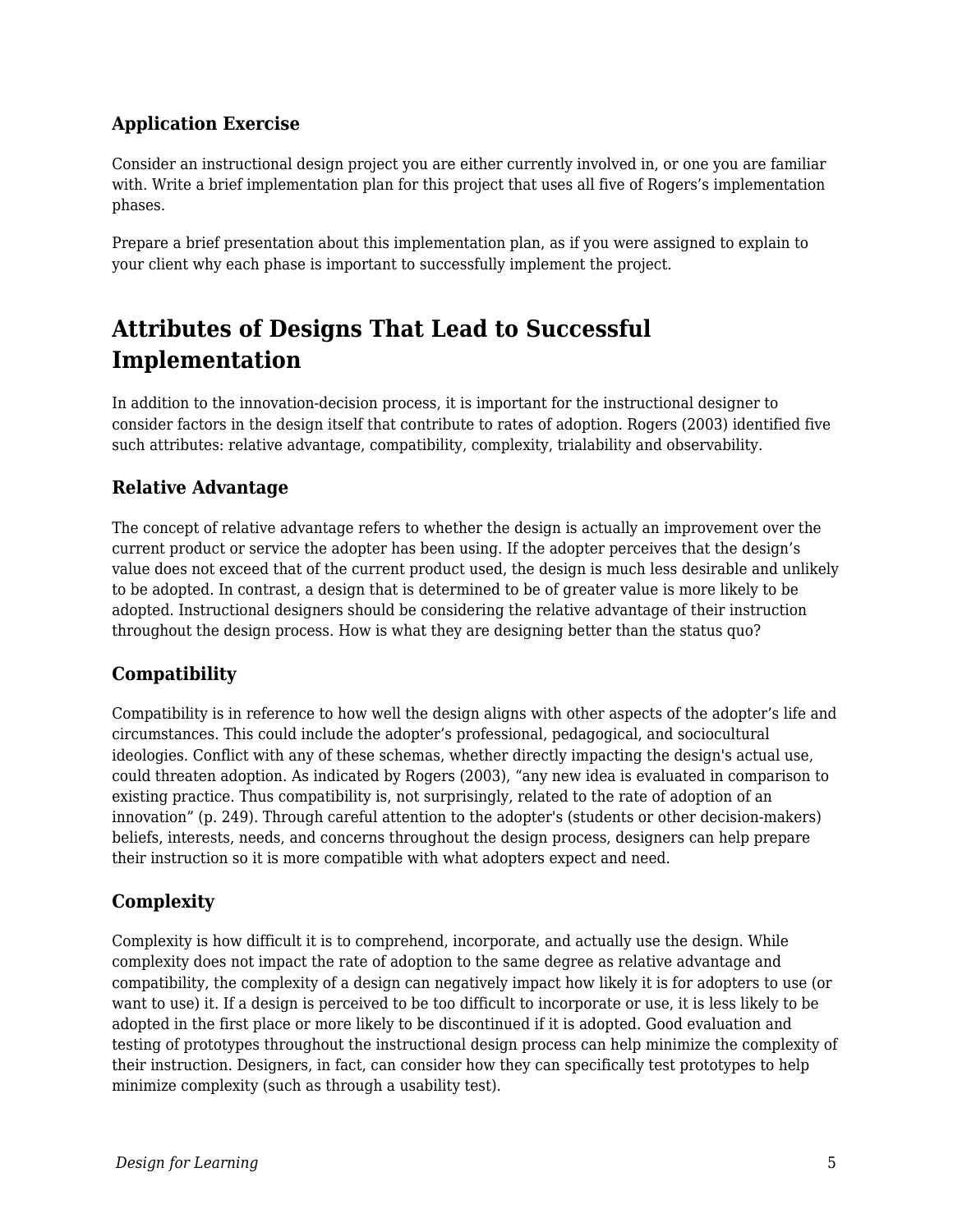### **Trialability**

Trialability refers to how readily a design can be tested or used with a limited commitment. For example, software is often introduced in stages, or "betas." These stages of progressively more complete versions of a product permit its testing on a limited basis. Such testing permits users to identify issues and helps increase adoption. Trialability has a positive impact on the rate of adoption for early adopters, but is less impactful on the rate of adoption for later adopters (Rogers, 2003). As is hopefully clear, the trialability of instruction is closely associated with the decision phase described above. Designers should prepare for the trialability of their instruction as early as possible in their design process. High fidelity prototypes might be an easy and low-cost way of doing this.

#### **Observability**

Observability refers to "the degree to which the results of an innovation are visible to others" (Rogers, 2003, p. 16). Designs that are more difficult to observe or difficult to explain and operationalize are less likely to be adopted. This can be especially difficult for instructional designers because so much of the learning process is invisible or hard to observe. It helps to make sure the learning goals of the instruction are as measurable and observable as possible. Regularly reporting the results of assessments of student learning can also help. While important, however, observability is the least impactful of the attributes Rogers identified.

#### **Application Exercise**

You are an instructional designer implementing a new computer-based learning tool in a K-12 classroom. The teacher is not technologically savvy and is hesitant to use this new tool. Explain what steps might be taken to support the teacher and mitigate their concerns.

Considering Rogers' five attributes that impact the rate of adoption of innovations, please explain how these attributes would affect implementation decisions that you, as an instructional designer, would make, for this teacher.

### **Conclusion**

In this chapter, we discussed the implementation phase of the instructional design process. We described important factors of implementation using the five stages of the diffusion of innovations: knowledge, persuasion, decision, implementation, and confirmation. We also reviewed characteristics of a design itself that can impact rates of implementation: relative advantage, compatibility, complexity, trialability and observability.

Implementation is a phase instructional designers should begin planning for at the beginning of their project. By carefully reviewing the material we provide here, designers—and those they support—will be able to ensure the instruction they create is actually used by those it is intended for so the desired changes that led to its creation can be brought about.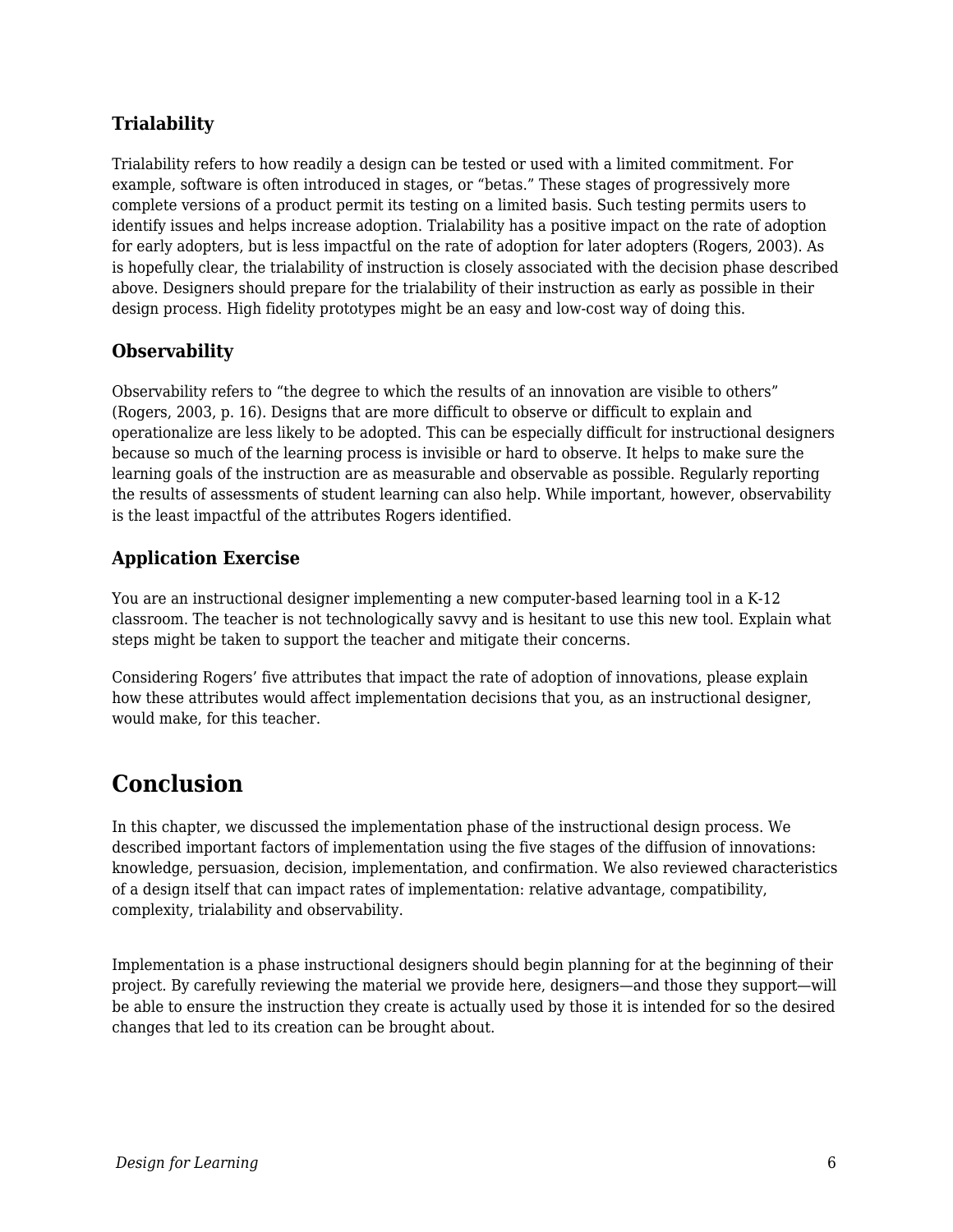## **References**

Gibbons, A. S. (2013). *An architectural approach to instructional design*. Routledge.

Rogers, E. M. (2003). *Diffusion of innovations*. Simon and Schuster.